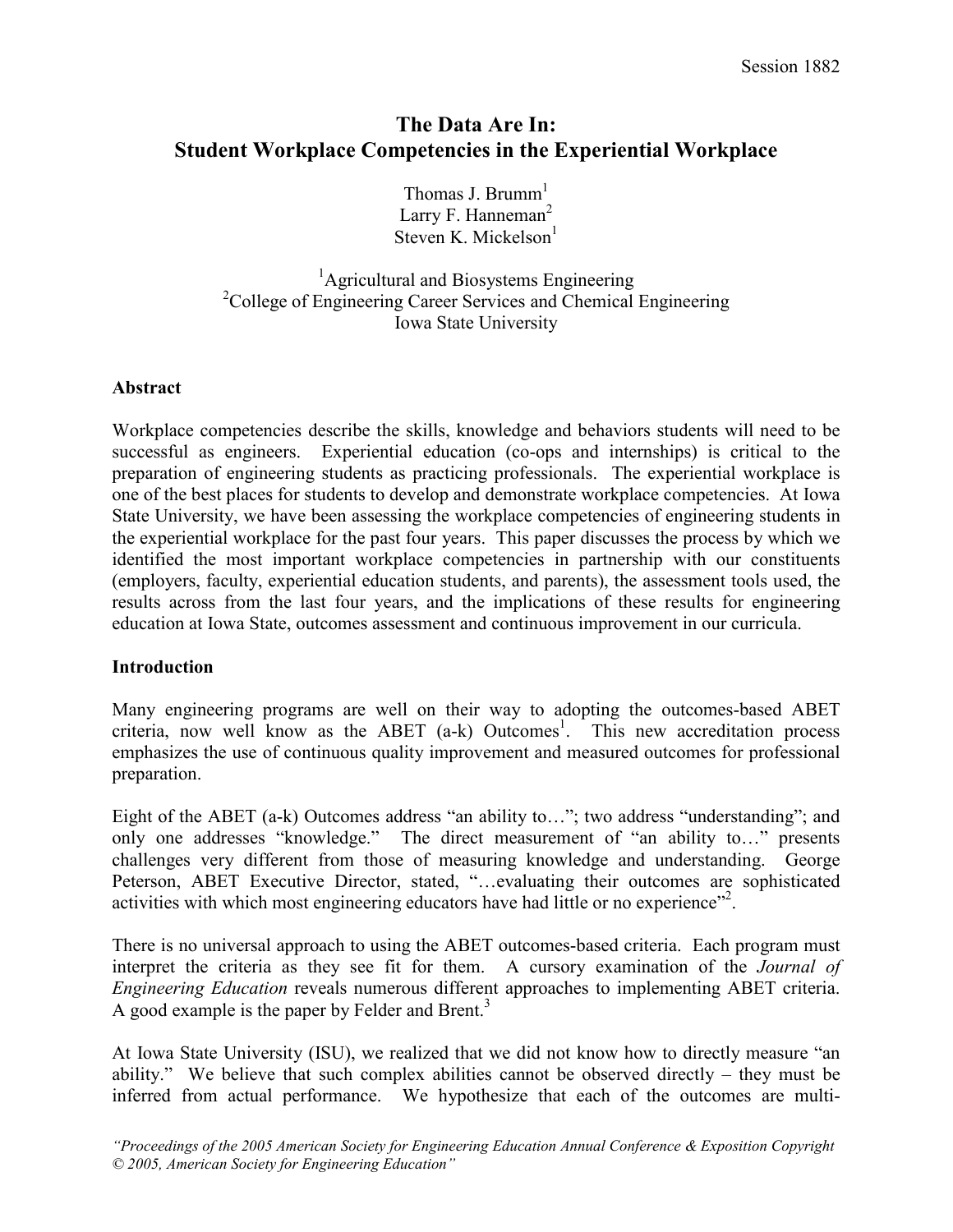dimensional and represent some collection of workplace competencies necessary for the practice of engineering at the professional level.

In today's workplace, employers need different measures to use when recruiting and retraining employees<sup>4</sup>. Competencies fulfill this need by focusing on what people can do with what they learn, not solely on the acquisition of skill or knowledge<sup>3</sup>. We define workplace competencies as the application of knowledge, skills, attitudes and values, and behaviors, as identified by Elwell<sup>6</sup>, in the engineering workplace. They are "the result of integrative learning experiences in which skills, abilities and knowledge interact" to impact the task at hand.<sup>7</sup> As such, competencies are directly measurable through key actions or demonstrations of the existence of those competencies in the individual.

A list of such competencies could be endless. Which are the most important relative to students becoming successful engineers? Rogers<sup>8</sup> stated that "...faculty must determine what competencies that the student must demonstrate in order to know that they have achieved the outcome." She also stated that "key stakeholders need to be involved in determining which competencies should be the focus from all the possible competencies for any given outcome." We could not agree more.

Experiential education can be broadly defined as a philosophy and methodology in which educators purposefully engage with learners in direct experience and focused reflection in order to increase knowledge, develop skills, and clarify values<sup>9</sup>. In the College of Engineering at Iowa State University, we use a much narrower definition for engineering experiential education. For us, it is work experience in an engineering setting, outside of the academic classroom, and before graduation. Iowa State engineering students work in either a cooperative education program (alternating periods of full-time academic college training and full-time work experience of approximately equal length) or an internship (a single work period of institutional supervised full-time employment of a summer or at least one semester)<sup>10</sup>. The experiential workplace for us is where students are working when on an internship or participating in a cooperative education program.

Engineering experiential education programs, such as cooperative education and internships, present the best place to directly observe and measure students developing and demonstrating competencies while engaged in the practice of engineering at the professional level. Measurements made by employers of student competencies present the best opportunity for feedback and curricular change with a cycle time that can address rapidly changing employer needs and expectations. Engineering experiential education must be well integrated into the curricular quality management process and not assessed separately.

This has at least two important implications for engineering educators at ISU. First, we must reexamine how we use the classroom in educating future engineers, broadening our focus to include competency development. Second, these results confirm our belief that experiential education (internships) is critical to students becoming successful in the engineering workplace. With all this in mind, we identified the workplace competencies most important to our stakeholders to the practice of engineering at the professional level, how those competencies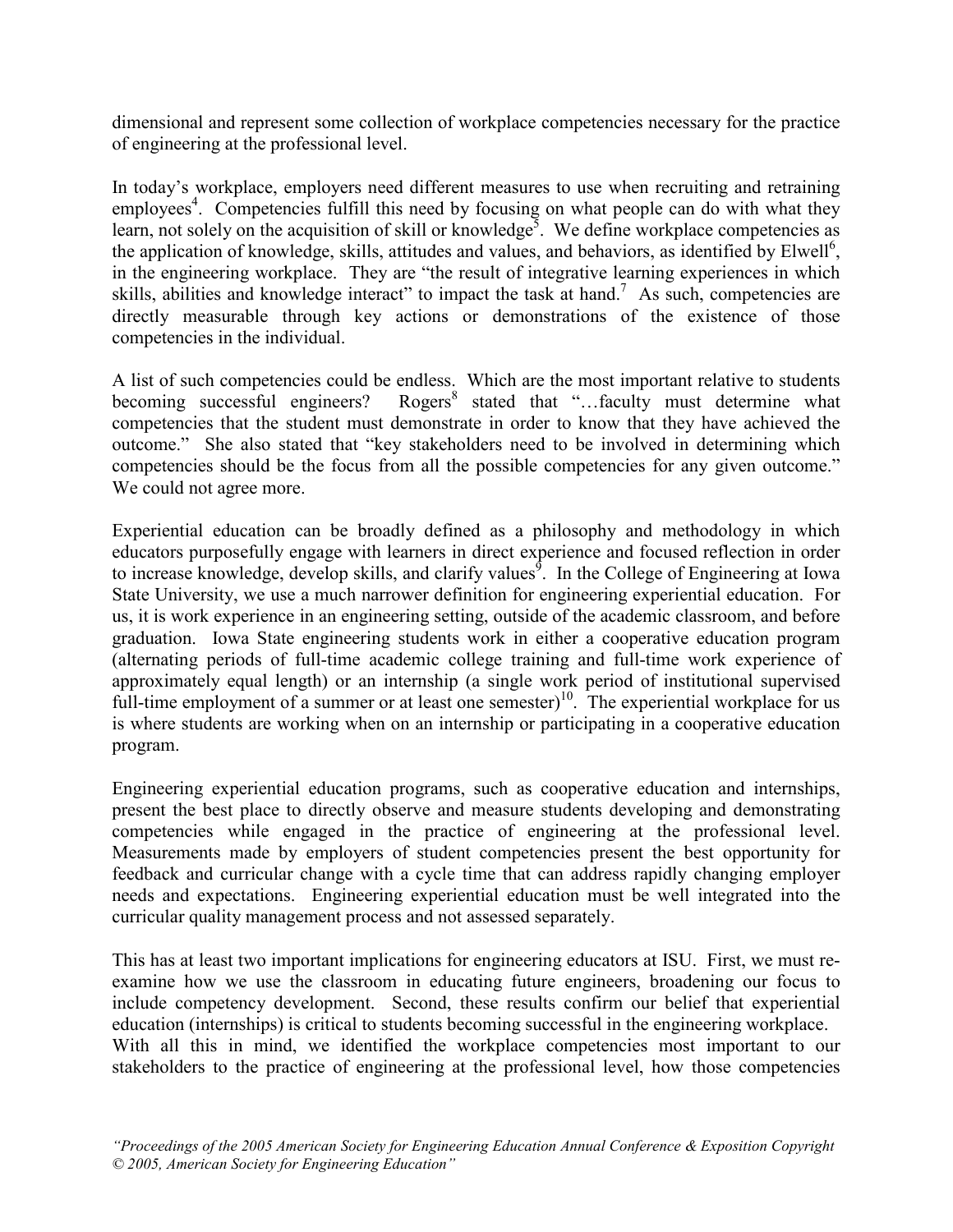might encompass the ABET (a-k) Outcomes, and began to assess them in ISU engineering students on co-op and internship experiences.

## **Methods**

## Identification and Validation of Competencies

In the Fall of 1999, we engaged a constituency of 212 ISU employers, alumni, faculty, partnering international faculty, and co-op and intern students, to assist the ISU College of Engineering Cooperative Education and Internship Program in developing performance assessment tools, ones that would be aligned with the ABET's then new Engineering Criteria 2000. The College collaborated with Development Dimensions International, Inc. (DDI), a global provider of competency-based performance management tools and services<sup>11</sup>.

This process<sup>12</sup> identified and validated fourteen "ISU Competencies" that encompass the eleven ABET Outcomes:

| Engineering Knowledge      | General Knowledge     | Continuous Learning |
|----------------------------|-----------------------|---------------------|
| Quality Orientation        | <i>Initiative</i>     | Innovation          |
| Cultural Adaptability      | Analysis & Judgment   | Planning            |
| Communication              | Teamwork              | Integrity           |
| <b>Professional Impact</b> | <b>Customer Focus</b> |                     |

Note that these are "ISU Competencies" that resulted from dialogue with our key stakeholders (ISU employers, faculty, experiential education students, and parents). Other programs or institutions might develop a different set of competencies.

Based on their experience, DDI provided definitions for each competency. The College's Experiential Education Committee reviewed these definitions and Key Actions, and revised them to be consistent with Iowa State University's and the College of Engineering's vision and missions. Each definition is designed to be clear, concise and independent of all others. Specific to each definition is a set of observable and measurable Key Actions that a student may take that demonstrates their development of that ISU Competency. These Key Actions are the basis of our assessment tools. An example of one workplace competency, Innovation, is given in Table 1.

Also associated with each ISU Competency is a set of Representative Career Activities, which represent the workplace settings. These are actual statements mined from the Critical Incidence stories from focus groups during the development stage of the competency selection. A complete listing of the ISU Competencies can be found at <http://learn.ae.iastate.edu>.

This process also resulted in a mapping of the fourteen ISU Competencies to the ABET (a-k) Outcomes. A matrix of this mapping is given in Table 2. Thus, measuring the successful achievement of an outcome is dependent on the development and demonstration of multiple competencies.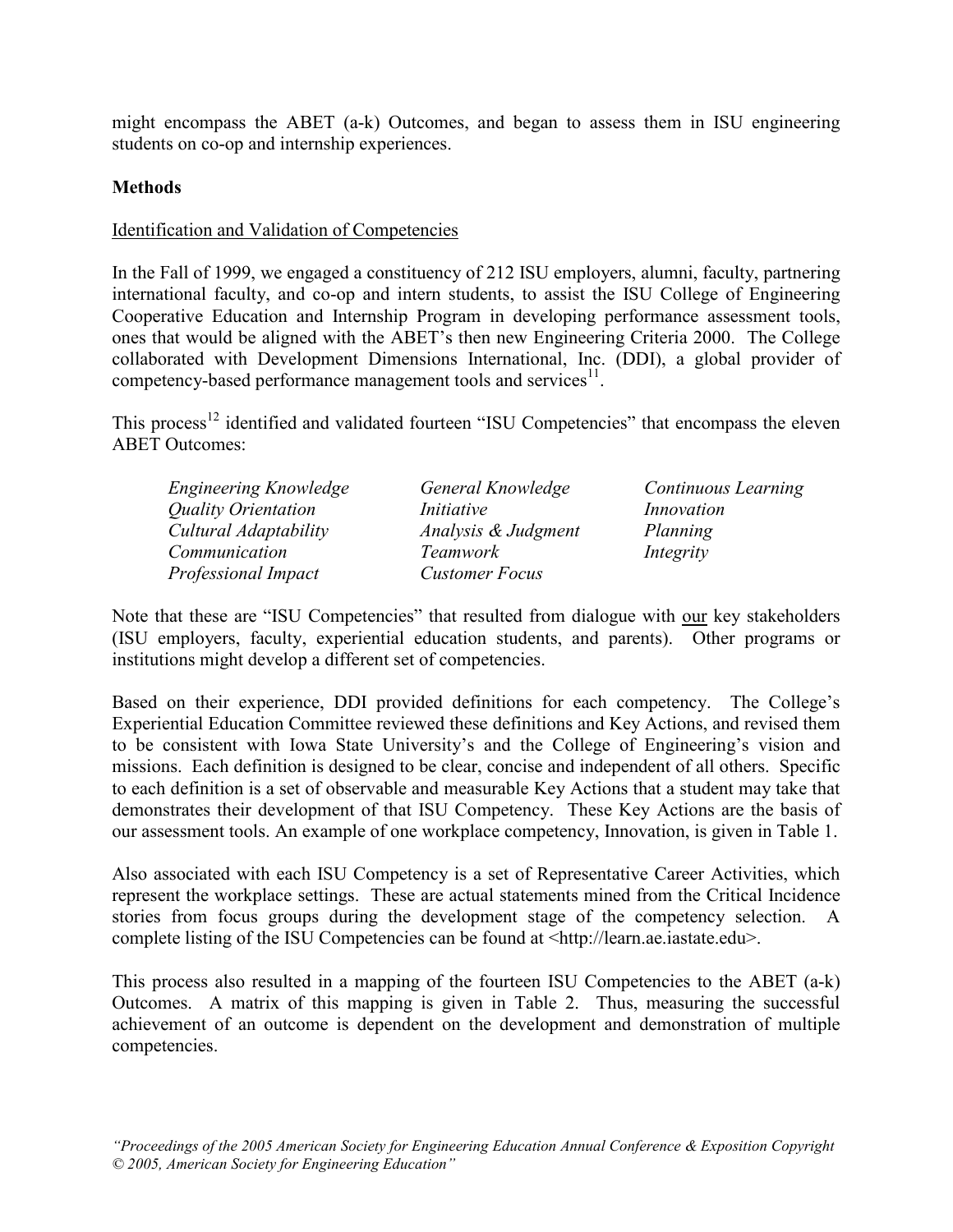The process of identifying and validating the ISU Competencies also confirmed our contention that engineering experiential education programs, such as our cooperative education and internships, present the best place to directly observe and measure students developing and demonstrating competencies while engaged in the practice of engineering at the professional level. For most of the ISU Competencies, stakeholders ranked the engineering workplace as the place to best develop and demonstrate the Competencies, followed by coop/internships. The classroom consistently ranked last. Other settings included laboratories, professional activities, nonprofessional activities, and capstone design activities.

## Competency Assessment in Experiential Education

The College of Engineering, through the office of Engineering Career Services, has implemented competency-based assessment tools for the engineering experiential education workplace, using Online Performance and Learning  $(OPALTM)^{13}$ .  $OPALTM$  is DDI's web-based competency development and performance management software that provides assessment, development, coaching and learning tools. OPAL™ was customized to present the ISU Competencies, corresponding Key Actions, and assessment surveys. To receive academic credit for their work experience, each student is required to complete the standard self-assessment and to ensure that their supervisor completes the same assessment of the student. This system has been in place since the fall semester of 2001.

A standard assessment survey consists of rating the student on the following question: "When given the opportunity, how often does this individual perform the action?" The rating for each Key Action is on a Likert scale (1 = never or almost never; 2 = seldom; 3 = sometimes; 4 = often;  $5 =$  always or almost always). A total of 61 Key Actions must be rated in the survey, which takes about 20 to 30 minutes to complete.

DDI recommends that we look more carefully at patterns than a mean value. A ranking of the fourteen competencies ( $1 =$  highest mean score value,  $14 =$  lowest mean score value) were made. While data are available for individual programs within the College, college-wide rankings are presented here. Data from nine different assessment periods, beginning with the fall semester of 2001, had a total of 2,382 responses (Table 3.) Limitations of the data analysis portion of the OPAL™ software did not allow us to rank the competencies across all reporting periods.

## Results of Competency Assessment in Experiential Education Settings

Table 4 lists the results from one typical assessment period, the summer session of 2003. In this case, there was a great deal of agreement between the student and the supervisor. They agreed on the top five competencies: Integrity, Cultural Adaptability, Professional Impact, Quality Orientation and Teamwork. They also agreed on the bottom three competencies: Customer Focus, Communication and Innovation.

Table 5 summarizes the results of the ranking comparisons across all nine assessment periods. Some very interesting trends appear. For example, students believe, and supervisors agree, that they adequately demonstrate the competencies of Integrity, Quality Orientation, Cultural Adaptability, and Teamwork – these competencies were ranked in the top in nearly all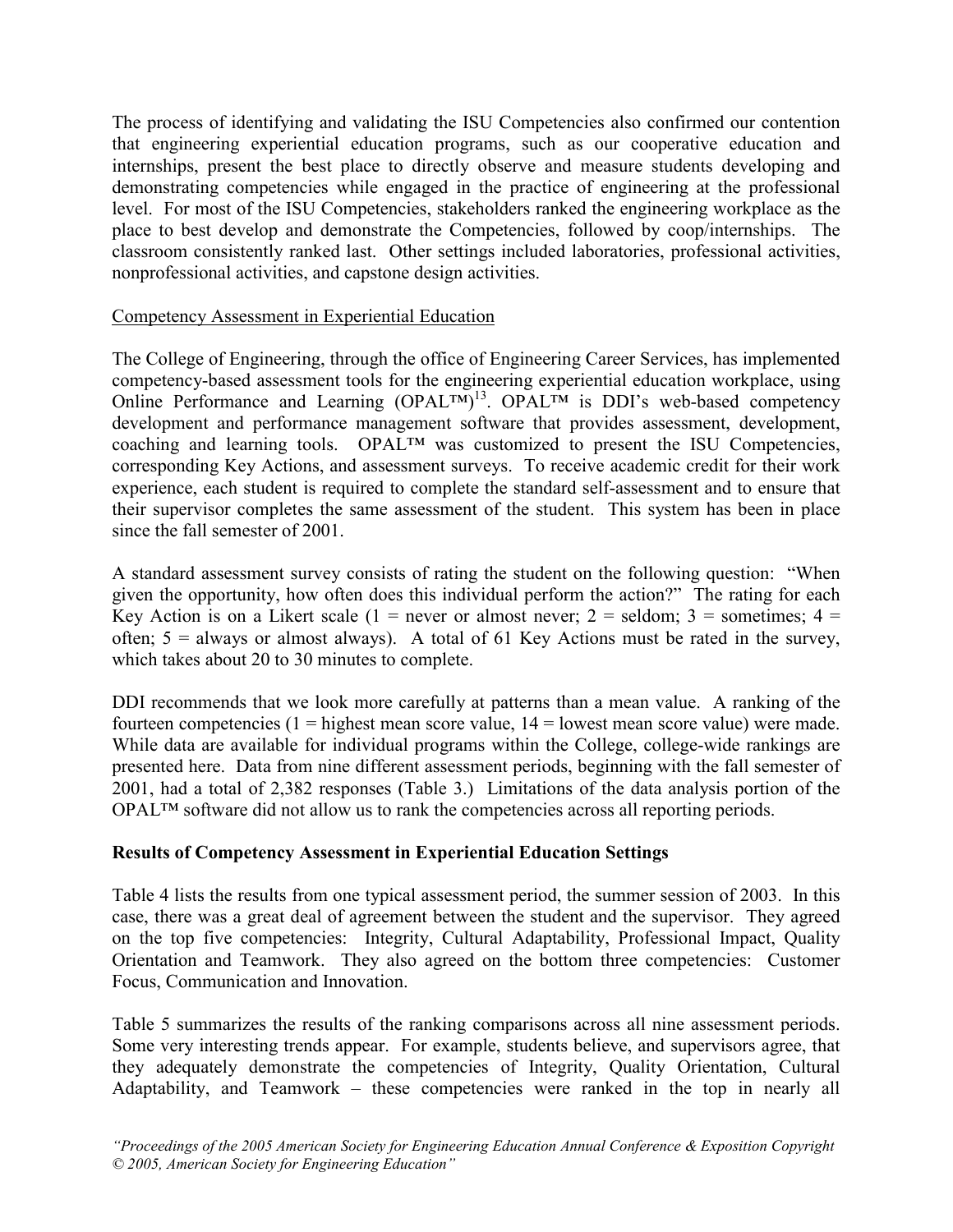assessment periods. Students tend to rank themselves lower on Professional Impact than do their supervisors (students five times, supervisors eight times). Students sometime appear to "overrank" their planning competency (four times in the top five) than do their supervisors (zero times).

There is clear agreement between students and supervisors that the least-demonstrated competencies are Innovation, Communication and Customer Focus – these competencies were ranked in the bottom five in all assessment periods. Students rank their Initiative competency lower than their supervisors (nine times in the bottom five vs. three times in the bottom five). Supervisors ranked Analysis and Judgment, and General Knowledge in the bottom five more often than did students. It should be noted though, that on the average all fourteen competencies ranked above a "3", which would indicate that our engineering students are at least "sometimes" demonstrating each of the ISU competencies in the engineering workplace.

## Implications for Programs

It is clear that our students are developing and demonstrating the competencies of Integrity, Quality Orientation, Cultural Adaptability and Teamwork. Changes in our curriculum and educational experiences need not be made to address these competencies. They are consistently ranked higher by both student and supervisor.

However, we face the challenge of helping students develop the Innovation, Communication and Customer Focus competencies, all consistently ranked lower by both student and supervisor. One could also argue that we should also address the Analysis and Judgment, and General Knowledge competencies, since they tended to be ranked lower by supervisors.

These results should cause engineering educators at Iowa State, and elsewhere, to pause and reflect on their programs. On one hand, our students seem to be demonstrating a number of desirable qualities (competencies) as they participate in experiential education. However, the five competencies that are consistently ranked lower by supervisors (Initiative, Communication, Customer Focus, Analysis and Judgment, and General Knowledge) are mapped to outcomes many would consider essential to the professional practice of engineering. While we believe we have excellent engineering education programs, there is definitely room for improvement. This type of information is what educators need to improve their programs and truly make assessment part of the continual improvement process.

At Iowa State University, engineering programs are beginning to implement competency-based learning and assessment, and using the results of assessments for continuous curriculum improvement. For example, the Department of Agricultural and Biosystems Engineering is implementing a competency-based assessment strategy, and is identifying the degree to which the engineering courses they offer address the  $14$  ISU Competencies.<sup>14</sup> They are providing more opportunities for their students to develop and demonstrate the Innovation competency across their entire curriculum by incorporating more open-ended problems and case-studies in their classes, motivated to a large degree by the results of experiential education assessments.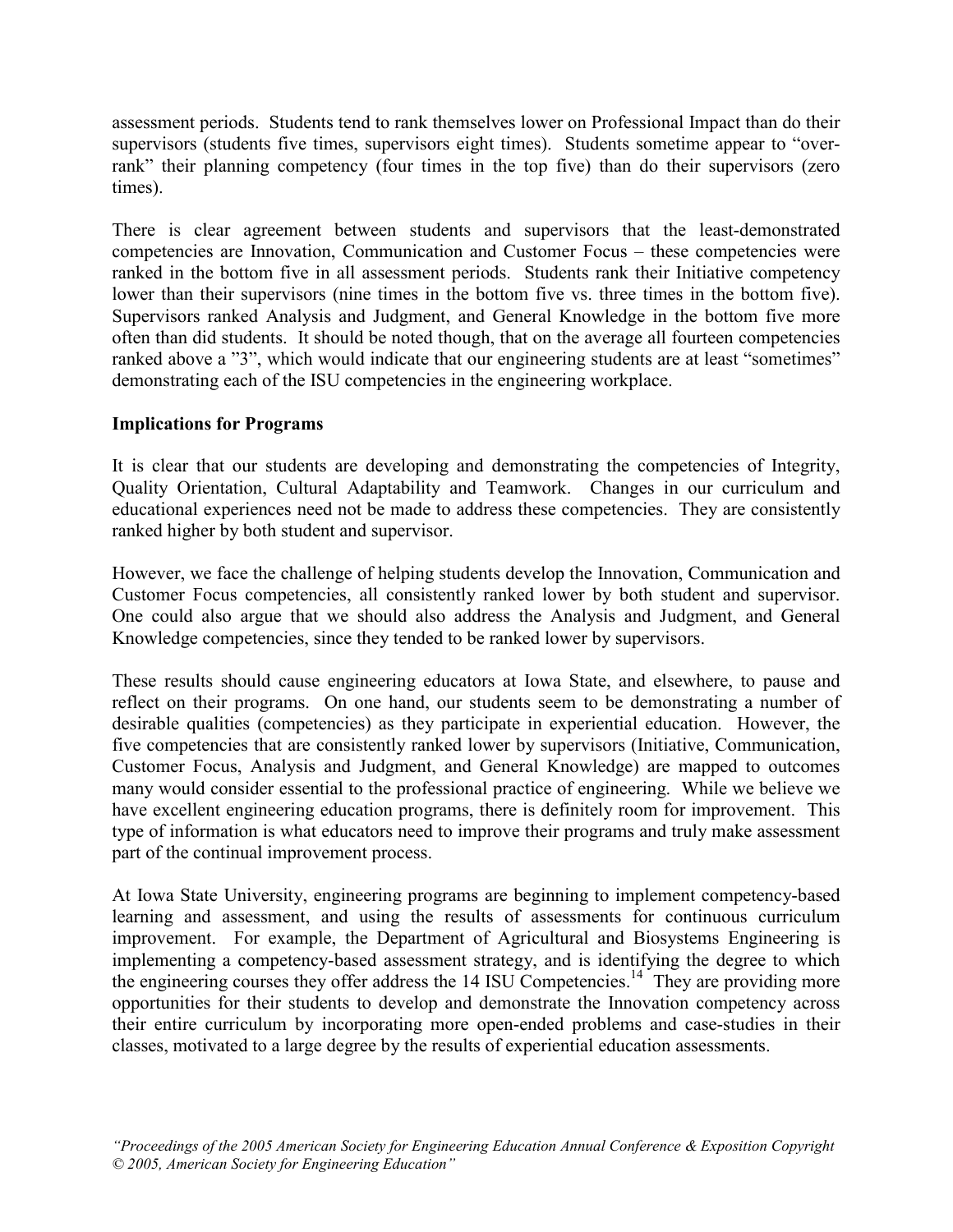#### **Conclusions**

If our competencies are the lens through which we view student learning outcomes, competencies must be integral to our engineering education programs. "Competencies can have a stronger impact on student learning when they are linked and embedded within specific courses and across both general education and academic majors"<sup>15</sup>. Competency-based learning involves redefining program, classroom, and experiential education objectives as competencies or skills, and focusing coursework on competency development. Competencies are transparent; that is, all participants in the learning process understand the learning goals and outcomes. Competencies provide students with a clear map and the navigational tools needed to move expeditiously toward their goals $^{16}$ .

We now have a mechanism at Iowa State (competency assessment in experiential education), along with other assessment measures, to help us identify ways in which students both achieve and fall short of the desired outcomes. How we use this assessment data will ultimately determine the success of our graduates in the engineering workplace.

## References

- 1. ABET Engineering Accreditation Commission, "Criteria for Accrediting Engineering Programs, 2003– 2004"<www.abet.org/criteria\_eac.html>, accessed February 25, 2004.
- 2. ASEE, "How Do You Measure Success?: Designing Effective Processes for Engineering Education." American Society for Engineering Education, 1998, p. 7.
- 3. Felder, R.M. and R. Brent, "Designing and Teaching Courses to Satisfy the ABET Engineering Criteria," Journal of Engineering Education, Vol. 92, No. 1, 2003, pp. 7-25.
- 4. Paulson, K, "Using Competencies to Connect the Workplace and Postsecondary Education," New Directions for Institutional Research, No. 110, Summer, John Wiley & Sons, Inc.: New York, 2001, p 42.
- 5. Robinson, D. G., and J. C. Robinson, "The Shift from Training to Performance," The 1999 Annual: Volume 1(Training). Jossey-Bass/Pfeiffer: San Francisco, 1999, p. 242.
- 6. Elwell, P., The Self-Regarding Instituion: Information for Excellence, National Center for Higher Education Management Systems, Boulder, Colorado, 1984, pp. 45-57.
- 7. Voorhees, R. A., "Competency-based Learning Models: A Necessary Future," New Directions for Institutional Research, No. 110, Summer, John Wiley & Sons, Inc.: New York, 2001, p. 9.
- 8. Rogers, G., "EC2000 and Measurement: How Much Precision is Enough?", Journal of Engineering Education, Vol. 89, No. 2, 2000, pp. 161-165.
- 9. Association for Experiential Education, <http://www.aee2.org/customer/pages.php?pageid=47>, accessed March 2, 2005.
- 10. ABE, ABE Student Guide, <http://www.abe.iastate.edu/studentinfo/sguideintern.asp>, accessed March 2, 2005, Department of Agricultural and Biosystems Engineering, Iowa State University, Ames, IA.
- 11. Development Dimensions International, Inc., <http://www.ddiworld.com>, accessed September 27, 2004.
- 12. Mickelson, S.K., L.F. Hanneman and T.J. Brumm, "Validation of Workplace Competencies Sufficient to Measure ABET Outcomes," Proceedings of the Annual meeting of the American Society for Engineering Education, American Society for Engineering Education, Montreal, Quebec, Canada, June, 2002.
- 13. Development Dimensions International, <http://www.ddiworld.com/products\_services/opal.asp>, accessed September 27, 2004.
- 14. Brumm, T. J., S. K. Mickelson, B. L. Steward and A. L. Kaleita-Forbes, "Competency-based outcomes assessment for agricultural engineering programs," International Journal of Engineering Education, 2004, in press.
- 15. Voorhees, R. A., "Competency-based Learning Models: A Necessary Future," New Directions for Institutional Research, No. 110, Summer, John Wiley & Sons, Inc.: New York, 2001, p. 11.
- 16. Op. cit., p. 23.

"Proceedings of the 2005 American Society for Engineering Education Annual Conference & Exposition Copyright © 2005, American Society for Engineering Education"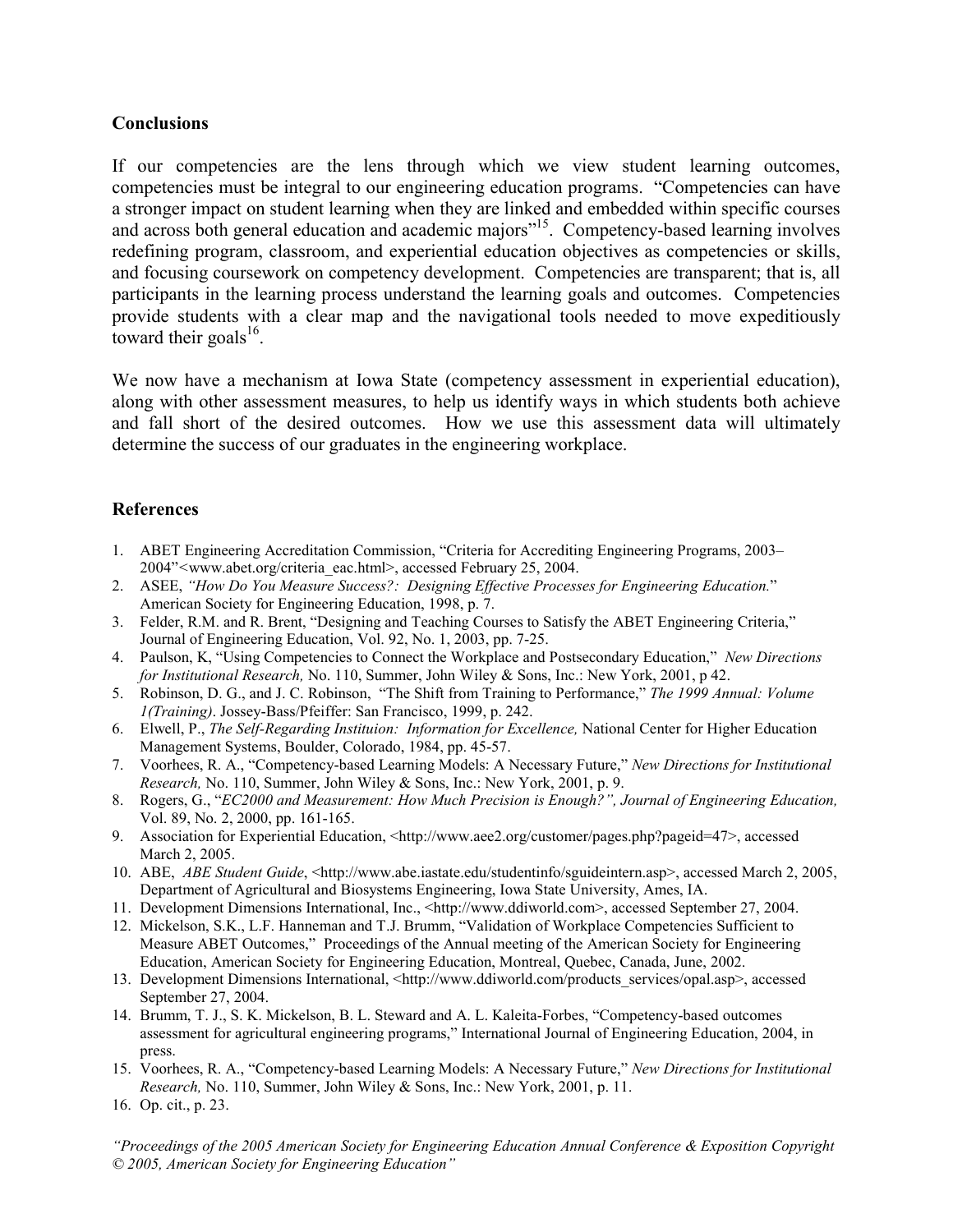| Definition               | Generating innovative solutions in work situations; trying different and novel ways to<br>deal with work problems and opportunities.                                                                                                                 |  |  |  |  |
|--------------------------|------------------------------------------------------------------------------------------------------------------------------------------------------------------------------------------------------------------------------------------------------|--|--|--|--|
| Key Actions              | Challenges paradigms. Identifies implicit assumptions in the way problems or situations are<br>$1_{\cdot}$<br>defined or presented; sees alternative ways to view or define problems; is not constrained by<br>the thoughts or approaches of others. |  |  |  |  |
|                          | Leverages diverse resources. Draws upon multiple and diverse sources (individuals,<br>2.<br>disciplines, bodies of knowledge) for ideas and inspiration                                                                                              |  |  |  |  |
|                          | Thinks expansively. Combines ideas in unique ways or makes connections between<br>3.<br>disparate ideas; explores different lines of thought; views situations from multiple<br>perspectives; brainstorms multiple approaches/solutions.             |  |  |  |  |
|                          | Evaluates multiple solutions. Examines numerous potential solutions and evaluates each<br>4.<br>before accepting any.                                                                                                                                |  |  |  |  |
|                          | 5.<br>Ensures relevance. Targets important areas for innovation and develops solutions that<br>address meaningful work issues.                                                                                                                       |  |  |  |  |
| Representative<br>Career | Designing and conducting novel engineering experiments (i.e., novel topics, methods, etc.)<br>$\bullet$<br>that can be readily applied in a work setting                                                                                             |  |  |  |  |
| Activities               | Assessing different methodologies and analytical procedures.<br>٠                                                                                                                                                                                    |  |  |  |  |
|                          | Constructing new tools for use in experiments.<br>$\bullet$                                                                                                                                                                                          |  |  |  |  |
|                          | Developing innovated processes to use on engineering products<br>٠                                                                                                                                                                                   |  |  |  |  |
|                          | Developing new products that improve work processes<br>٠                                                                                                                                                                                             |  |  |  |  |
|                          | Addressing engineering problems in unique ways to come up with a solution.<br>$\bullet$                                                                                                                                                              |  |  |  |  |
|                          | Validating assumptions of clients, supervisors, and team members.<br>٠                                                                                                                                                                               |  |  |  |  |
|                          | Developing novel solutions rather than "re-configuring" previous, non-effective solutions.                                                                                                                                                           |  |  |  |  |

Table 1. The "Innovation" workplace competency.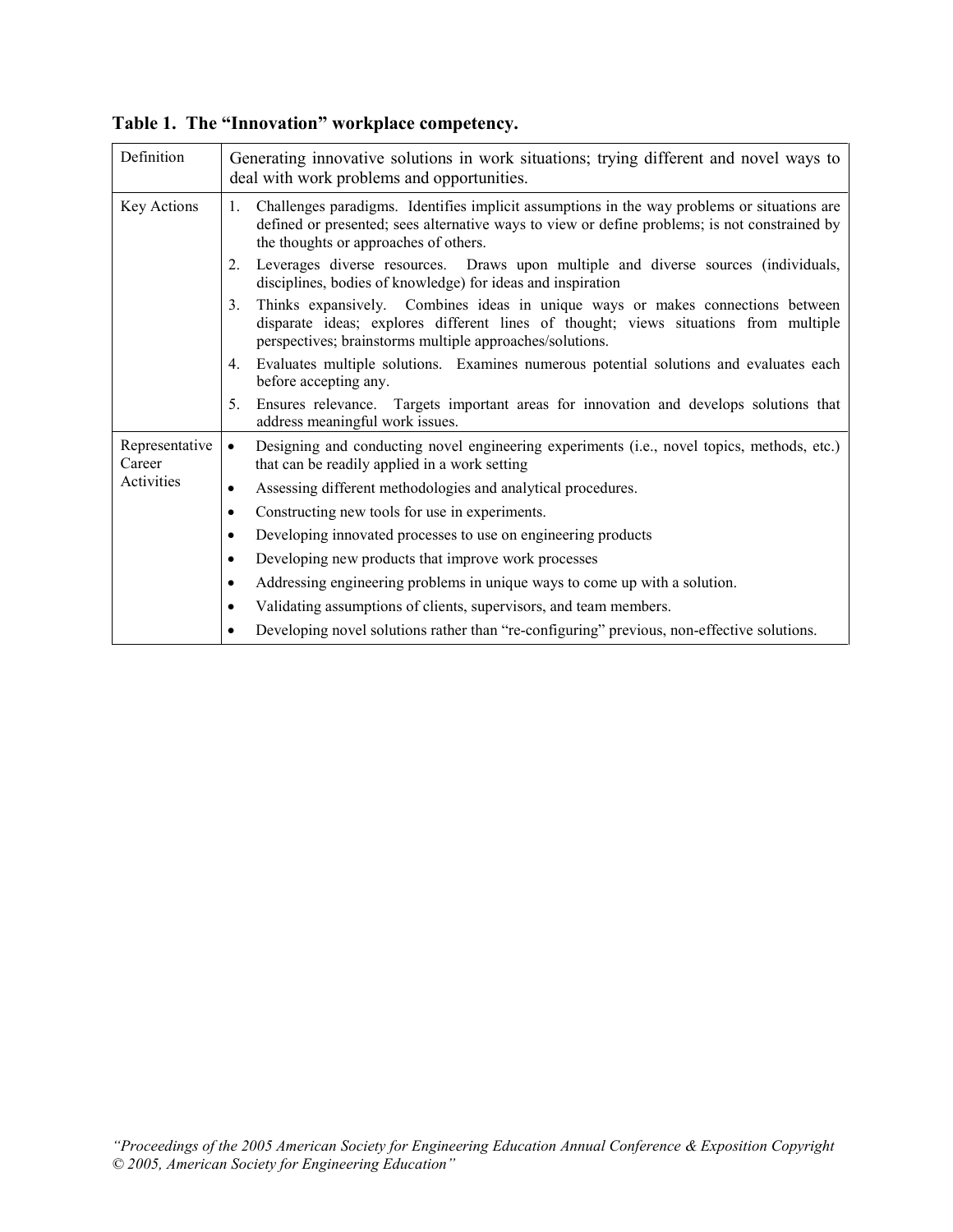|     |                                                                                                                            | <b>ISU Competency</b> |                   |                            |                     |              |              |                       |                     |              |               |             |             |                     |                       |
|-----|----------------------------------------------------------------------------------------------------------------------------|-----------------------|-------------------|----------------------------|---------------------|--------------|--------------|-----------------------|---------------------|--------------|---------------|-------------|-------------|---------------------|-----------------------|
|     | <b>ABET Criterion 3 Outcomes</b>                                                                                           | Engineering Knowledge | General Knowledge | <b>Continuous Learning</b> | Quality Orientation | Initiative   | Innovation   | Cultural Adaptability | Analysis & Judgment | Planning     | Communication | Team-work   | Integrity   | Professional Impact | <b>Customer Focus</b> |
| (a) | An ability to apply knowledge of<br>mathematics, science, and<br>engineering                                               | $\mathbf X$           |                   | $\mathbf X$                |                     | X            |              |                       | $\mathbf X$         |              |               |             |             |                     |                       |
| (b) | An ability to design and conduct<br>experiments, as well as to analyze<br>and interpret data                               | $\mathbf{X}$          |                   | X                          | X                   | $\mathbf X$  | X            |                       | $\mathbf{X}$        | $\mathbf{X}$ |               | X           |             |                     | X                     |
| (c) | An ability to design a system,<br>component, or process to meet<br>desired needs                                           | $\mathbf{X}$          |                   | X                          | X                   | $\mathbf{X}$ | $\mathbf{X}$ | X                     | X                   | X            | X             | X           |             |                     | $\mathbf{X}$          |
| (d) | An ability to function on<br>multidisciplinary teams                                                                       |                       |                   |                            |                     | $\mathbf{X}$ |              | $\mathbf{X}$          | X                   | X            | X             | $\mathbf X$ | X           | $\mathbf{X}$        | $\mathbf{X}$          |
| (e) | An ability to identify, formulate, and<br>solve engineering problems                                                       | $\mathbf{X}$          |                   | X                          | X                   | $\mathbf X$  | X            |                       | $\mathbf X$         |              | X             | $\mathbf X$ |             |                     | $\mathbf{X}$          |
| (f) | An understanding of professional<br>and ethical responsibility                                                             |                       | $\mathbf X$       | $\mathbf X$                | $\mathbf X$         |              |              | $\mathbf X$           | $\mathbf X$         |              |               |             | $\mathbf X$ |                     |                       |
| (g) | An ability to communicate<br>effectively                                                                                   |                       | $\mathbf X$       |                            |                     | X            |              |                       |                     |              | X             |             |             | $\mathbf X$         | $\mathbf X$           |
| (h) | The broad education necessary to<br>understand the impact of<br>engineering solutions in a global $\&$<br>societal context | X                     | X                 | X                          |                     |              |              | X                     | $\mathbf X$         |              |               |             |             |                     |                       |
| (i) | A recognition of the need for, and<br>ability to engage in, life-long<br>learning                                          |                       |                   | X                          |                     | X            |              |                       |                     |              |               |             |             |                     |                       |
| (j) | A knowledge of contemporary<br>issues                                                                                      |                       | $\mathbf X$       | $\mathbf X$                |                     |              |              | $\mathbf X$           | $\mathbf X$         |              |               |             |             |                     |                       |
| (k) | An ability to use the techniques,<br>skills, and modern engineering tools<br>necessary for engineering practice.           | $\mathbf X$           |                   | $\mathbf X$                | X                   | $\mathbf{X}$ |              | X                     | $\mathbf X$         |              |               |             |             |                     |                       |

Table 2. Matrix of ABET (a-k) Outcomes vs. ISU Competencies<sup>12</sup>.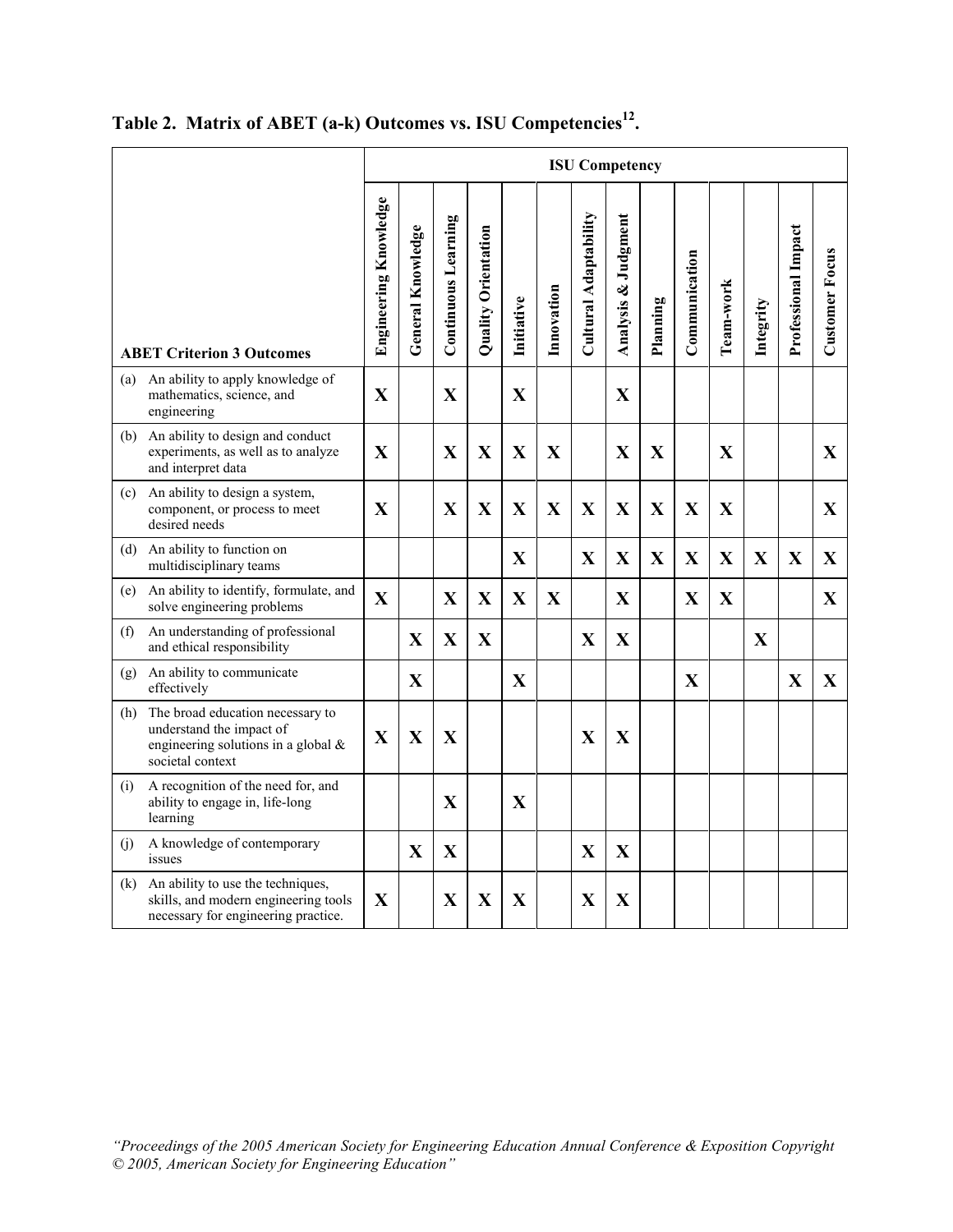| <b>Assessment Period</b> | <b>Number of Respondents</b> |
|--------------------------|------------------------------|
| Fall 2001                | 423                          |
| Spring/Summer 2002       | 293                          |
| Summer 2002              | 326                          |
| Fall 2002                | 275                          |
| Spring 2003              | 122                          |
| Spring/Summer 2003       | 153                          |
| Summer 2003              | 309                          |
| Fall 2003                | 247                          |
| Spring/Summer 2004       | 234                          |
| <b>TOTAL</b>             | 2,382                        |

Table 3. Number of respondents<sup>a</sup> for each assessment period.

a One respondent = one pair of student self-assessing and her/his supervisor assessing the student.

# Table 4. Competency ranking of all Iowa State University engineering interns in the Summer of 2003 (n=309).

| <b>Self</b>                  | Ranking | <b>Supervisor</b>            |  |  |  |  |  |
|------------------------------|---------|------------------------------|--|--|--|--|--|
| Top                          |         |                              |  |  |  |  |  |
| Integrity                    |         | Integrity                    |  |  |  |  |  |
| <b>Cultural Adaptability</b> | 2       | <b>Cultural Adaptability</b> |  |  |  |  |  |
| Professional Impact          | 3       | Quality Orientation          |  |  |  |  |  |
| <b>Quality Orientation</b>   |         | Teamwork                     |  |  |  |  |  |
| Teamwork                     |         | Professional Impact          |  |  |  |  |  |
| <b>Bottom</b>                |         |                              |  |  |  |  |  |
| <b>Engineering Knowledge</b> | 10      | Analysis & Judgment          |  |  |  |  |  |
| Initiative                   | 11      | General Knowledge            |  |  |  |  |  |
| Communication                | 12      | <b>Customer Focus</b>        |  |  |  |  |  |
| <b>Customer Focus</b>        | 13      | Communication                |  |  |  |  |  |
| Innovation                   | 14      | Innovation                   |  |  |  |  |  |